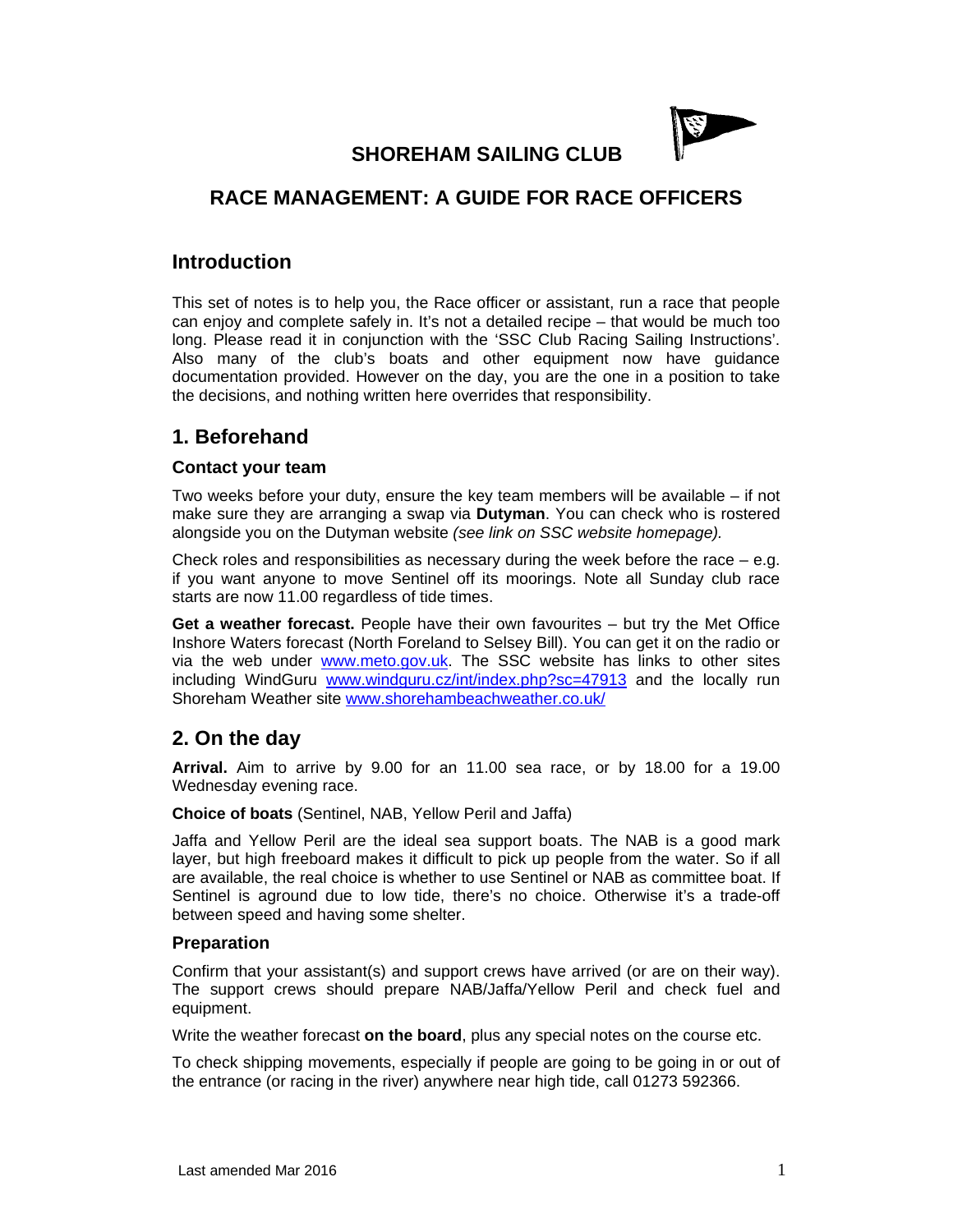**Short of people?** Don't be afraid to ask around. If it's safety-critical, *insist* on volunteers – or no race! Often there will be people not keen to sail if it's windy, and happy to help out.

**Sign-on Sheets** and **Race Officer's Time Recording Logs** can be found in the red trays in the Race Office, or printed from the club computer.

**Put out Sign-on sheets** in the lounge area. Signing-on is now compulsory - remind people if you can. If you can't find the proper sheets, blank paper will do. Note there is no need for anyone to sign back in after the races.

All under 18s must be signed on by either a parent or guardian.

**Radios**. Fixed radios are fitted to the NAB and Jaffa. Hand helds can be used aboard Sentinel and Yellow Peril. A separate instruction sheet should be available: if you need further advice, radio "experts" include Jeff McTaggart and Bill Whitney. Do a quick radio check before going afloat and then again at sea. We use channel P4 for racing. It is good idea for safety co-ordinator to monitor channels 16 and 14 also.

**Marginal Conditions?** If in doubt, it may help to re-check the forecast… go and look at the sea from the harbour wall/beach…. send out a support boat to look…. Go out yourself. Remember that the sea state can be as important as wind strength.

If you decide a sea race is "just" on, consider writing a note on the board to warn the less experienced. See if there are people who could man an additional support boat.

Racing in the river is an alternative, subject to tide. Whatever you decide is unlikely to be popular with everyone: best to ask for opinions, but then stick to your guns!

### **Notifying National Coastwatch (NCI)**

NCI operate the Shoreham Lookout station from the tower on the west harbour wall. This is always manned during daytime racing, and should soon be manned during Wednesday evening racing in the summer. The Shoreham Lookout keeps a watch for any boats in trouble in the vicinity of the harbour.

We have an arrangement with NCI to help us monitor the safety of dinghies returning to the harbour in marginal conditions. This is to address the situation during a race, or between races, when it is not possible to deploy a support boat to escort a retiring dinghy because all support craft are needed on the race course. If the Race Officer has concerns about the sailing conditions, they should telephone the NCI Lookout before the race on 01273 463292 to alert the duty watch officer that club boats will be going out racing. The NCI Lookout will then monitor our radio channel (usually P4) and the Race Officer can notify the Lookout of a retiring dinghy. If the Lookout believes that a SSC support boat is required to attend the harbour mouth, they will call the Race Officer on the radio.

At the end of racing the Race Officer should call the NCI Lookout to stand them down and thank them for their help.

## **3. Getting afloat**

To start a race at sea on time, aim to be on your way out **by 10:00** if you are using Sentinel only, or about 10:15 with the NAB. Check that you have with you:

- Watch, with countdown if possible
- Race Officer's Time Recording Log (failing that, blank paper) on clipboard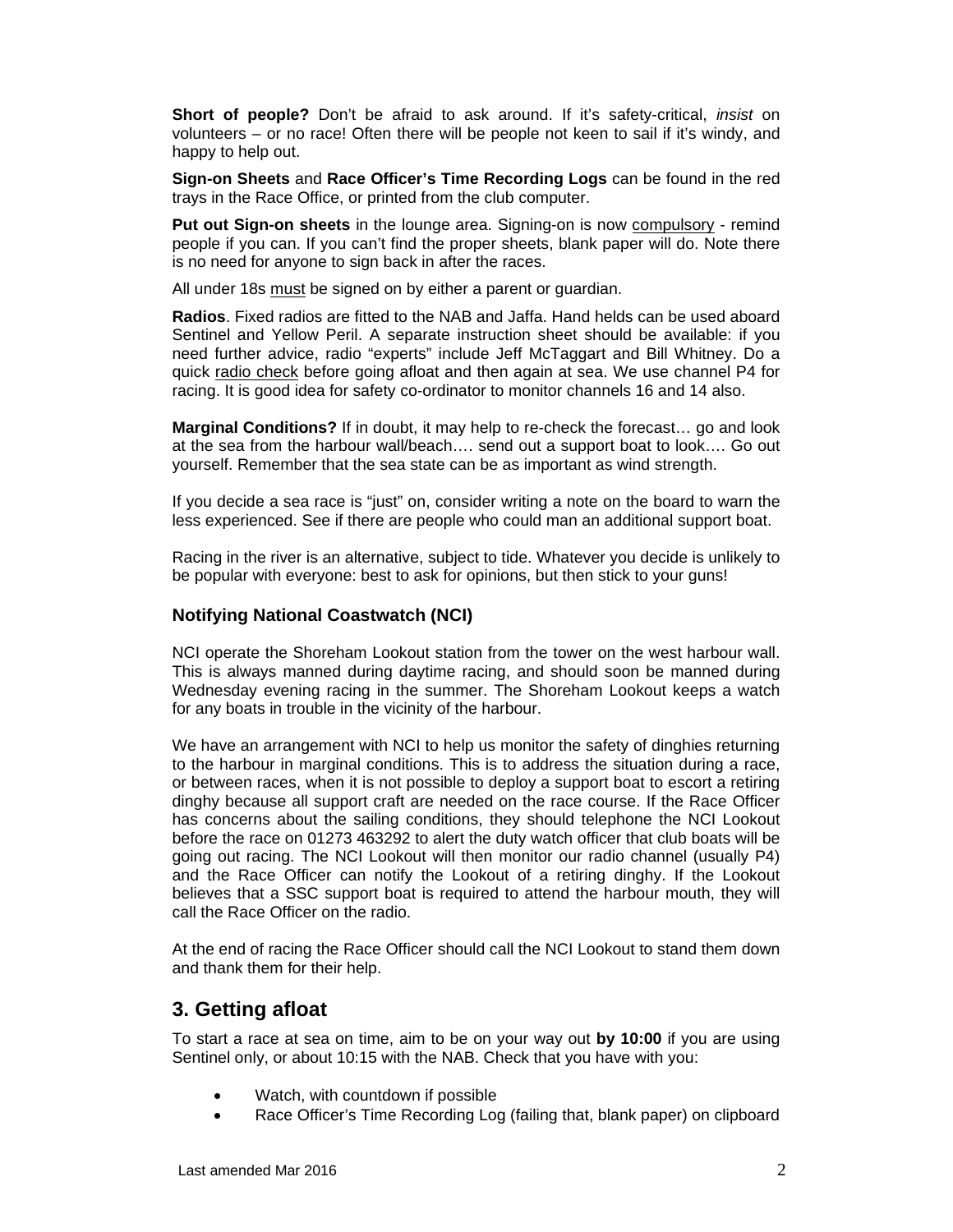- Pencil / biro with at least one spare
- Hooter (check it's working)
- Set of flags (there are now 2 sets in the white covers, 1 for each boat)
- Copy of the current SSC Sailing Instructions
- Compass (useful, if not vital)
- Burgee to aid mark laying (should be in race box / boat)
- At least one assistant! (normally 2 are roistered)

**Marks**: The standard sea course requires

- 3 big orange marks, each with a length of chain (which acts to hold the mark upright), plus the line & anchor
- 1 small distance mark for gate (no weight needed)

Check with the support crews that you have all these between you.

When there are two support boats available, it is a good idea to have one patrol the harbour while boats are launching. The other can, conditions permitting, help you lay the course.

## **4. At Sea - Setting the Course**

#### **General**

Remember it's a club race, not a world championship – so better a **good enough** course and a start on time than long delays - unless the wind really is about to change dramatically. For every delayed race, people get cold (or hot!), tired, bored, fed-up and less likely to race next time. Or they launch late next time, creating a vicious circle.

Using Sentinel to lay all the marks will take a **long** time! One time-saver is to drop a Leeward mark, get Jaffa/Yellow Peril to lay the Windward, then lay the wing (gybe) mark yourself.

Make sure the course area is far enough West of the entrance to be clear of shipping.

#### **Getting the course right**

The beat **must** be roughly to windward – it's easiest to set this up first.

Sight upwind/downwind using a flag. There is no need for a huge beat - say half a mile in medium conditions, up to ¾ mile in a good breeze. As a guide, "Sentinel" will go half a mile in about 5-6 minutes at full speed – a bit slower if punching into a big sea.

SSC courses are normally "marks to Port", so people will be expecting this. If you do set a starboard-hand course, be very careful to fly a green flag!

In light-ish winds, aim for 3 legs of about equal length (giving 60-degree angles). In stronger winds, bring in the wing mark to give broader reaches (say a 90-degree  $q\nu$ be). The important point is to be roughly right – e.g. could good crews set spinnakers on both reaches? The exact angles will never suit everyone, but try to avoid close fetches, as boats just follow each other.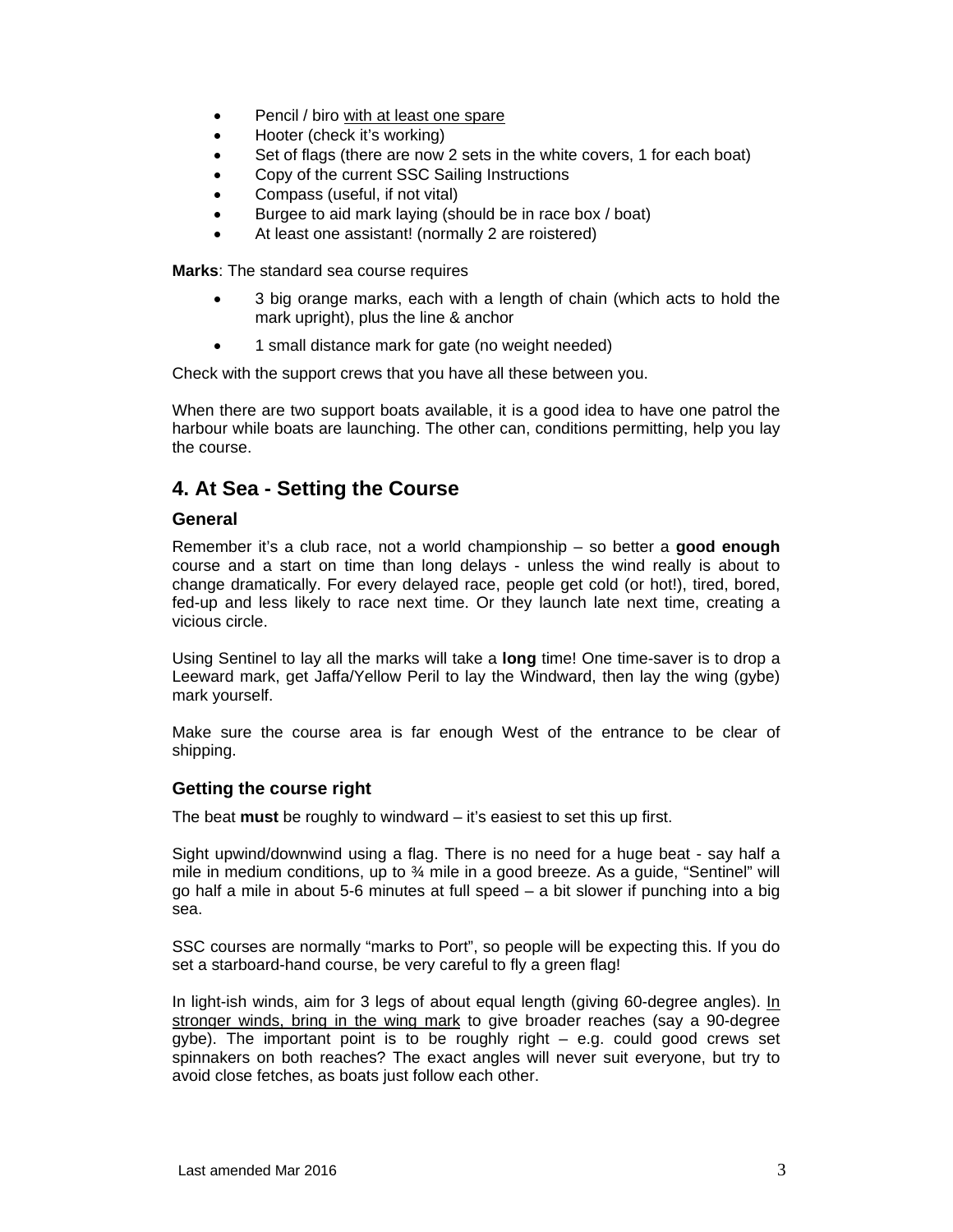Be aware of tidal effects too. Is a strong adverse current going to make the beat longer? Will the tide set boats up to windward on one reach and drag them downhill on the other? This may call for a bit of compensation on the angles.

### **Start/Finish**

The club Sailing Instructions use a **gate** start / finish line – to be crossed on **each** lap (windward legs) - about a quarter to third of the way up the beat. This means one more mark to lay, but because the committee boat stays put, it's easier to keep track of the race. It also reduces delay between races. (If you *really* want to set separate start and finish lines, you can – but post an amendment on the blackboard beforehand – fly flag L from club balcony!)

The ideal start line has a slight bias toward the Port (buoy) end. In practice, club races are usually OK provided you avoid any bias toward the committee boat end – in which case everyone will barge in there. So look for anything between "roughly square" to "clear Port bias".

You can get a good idea where "square" is by facing directly into the wind - with luck, you are looking at the windward mark! - and holding one arm out at right angles. Or use a compass if you are feeling technical. Or watch where boats are sailing.

### **Setting the line**

Anchor the committee boat about a quarter to third of the way up the beat, and a bit outside the lay line. Spend a few minutes to check that the anchor is holding, then let some more line out.

Now get the support boat to drop the distance mark. There is a simple way of getting the buoy where you want it.

- Get the mark-layers to go past slowly into the wind, at the distance you want the buoy to be. Make sure they tow it on the full length of the anchor line - i.e. holding onto the anchor.
- When the mark is where you want it, signal them (e.g. by radio or a prearranged arm wave) to let go.
- The buoy will stop where it is, as the anchor drops to the bottom.
- Once the buoy has settled, if needed you can adjust your position by letting out anchor line or pulling some in.
- Note the line should be set so the Leeward mark roughly dissects the middle of the gate. That way boats have the option to tack off (go both ways) on rounding the Leeward mark.

#### **All set up?**

So you have a course, with a line. Now raise the orange "on station" flag plus either port or starboard flag (these will normally be flown on the starboard side of the flag mast). Next get the start **flags** ready to go – Class flag(s), Preparatory "P", Individual recall *(attached to a stick for ease of use)* and General recall. These should be flown on the side of mast nearest the start line (normally the port side) to be most visible to competitors at the start.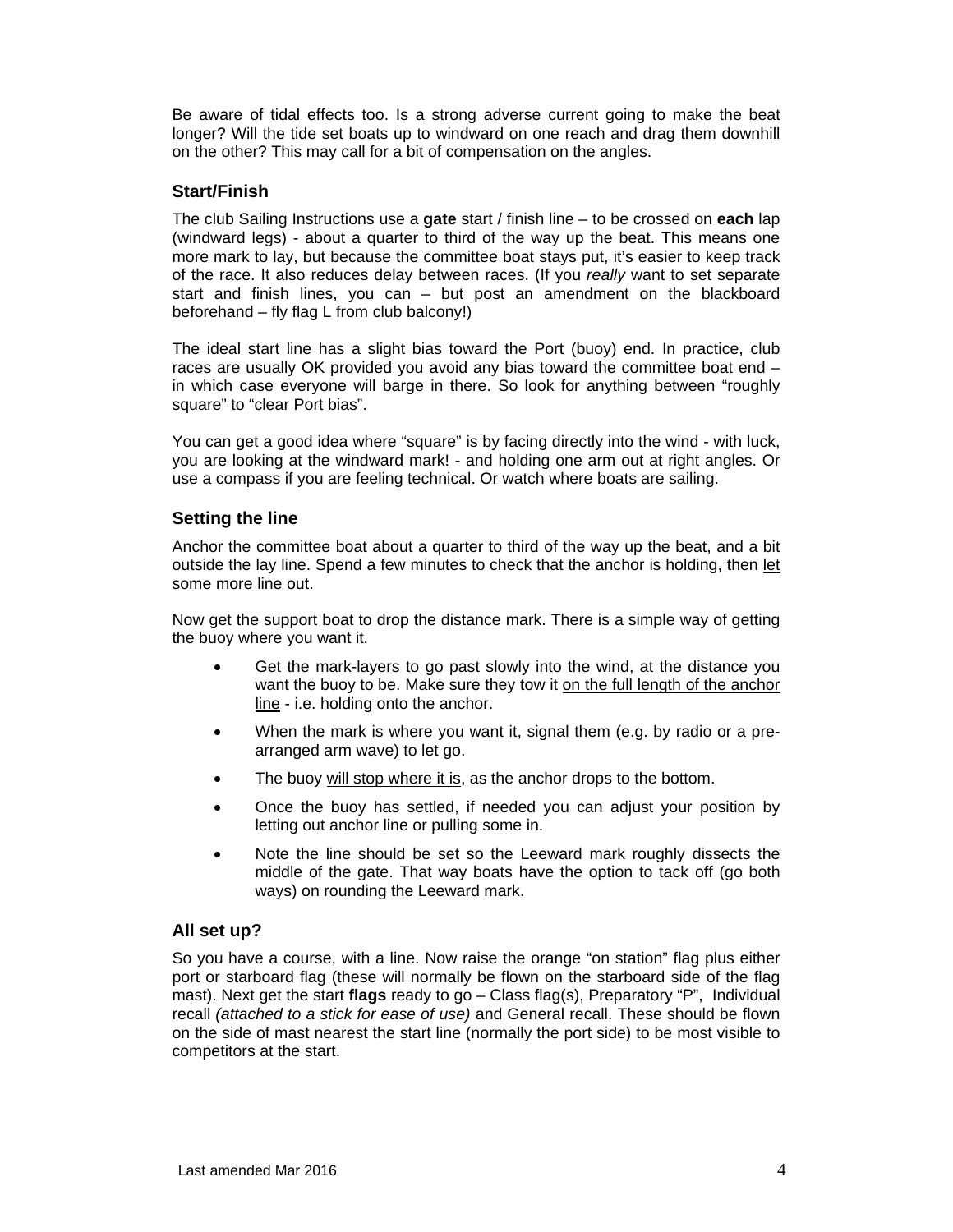Are the competitors there? Unless there is some very good reason for people being late – e.g. the wind has dropped unexpectedly – it's better to risk unpopularity by **not** waiting for stragglers. You need to be fair to those who were on time.

Have someone note down numbers of as many boats as they can spot, in any order at this point. It will be useful later, and in any case anyone sailing in the area of the start should be counted as a "starter".

Does the line look **good enough**? At minimum, can people cross it easily on either tack? Does the outer distant mark end look at least as good as the committee boat end? Does the windward mark still look roughly to windward? If so, it's time to get on with it!

# **5. The Start**

This needs some concentration! Sort out who is going to keep time, do the flags, hoot the hooter and watch the line. Use a back-up watch if you have one.

If available, have a boat just beyond the far end of the line to help spot early starters.

1. **Sequence of flags** is as in the SIs: class flag up (5 mins), "P" up (4 mins), "P" down (1 minute), class flag down (start). Note that Fast and Medium handicap fleets are usually started separately in the morning race of Spring, Summer and Autumn series. However if the turnout is low, the Race Officer can decide to run a combined start (you should advertise this on the club race board before going afloat). Ideally the start of the Fast fleet will be the 5 minute warning for the Medium fleet (i.e. raise the Medium fleet class flag when you lower the Fast fleet class flag). However competitors must go by the flags, and not assume always 5 mins from Fast fleet start!

#### The **class flags** are:





Flag 'O' Fast handicap fleet Flag 'Z' Medium handicap fleet



Flag '4' General handicap fleet

Use **individual recall** if you can identify all boat(s) over the line. Give one extra hoot and hold up flag X on its stick until the boat(s) re-clears the line. Yelling at individual culprits is not mandatory, but may be helpful. Note down the numbers in any case. If have multiple starts must drop flag X before the next start to avoid any confusion.

Use **general recall** if there are too many boats over for you to identify. You **must** fly the  $1<sup>st</sup>$  Substitute, and give two extra hoots. It can be difficult to stop people tramping away up the beat regardless, so you may need to send a support boat in hot pursuit. If have a general recall for a Fast fleet start, keep the same order, i.e. Medium fleet to still start after Fast.

A strong tide taking boats across the line makes recalls more likely. (For some reason, boats never seem to over-compensate for a foul tide: you'll probably get a clear line).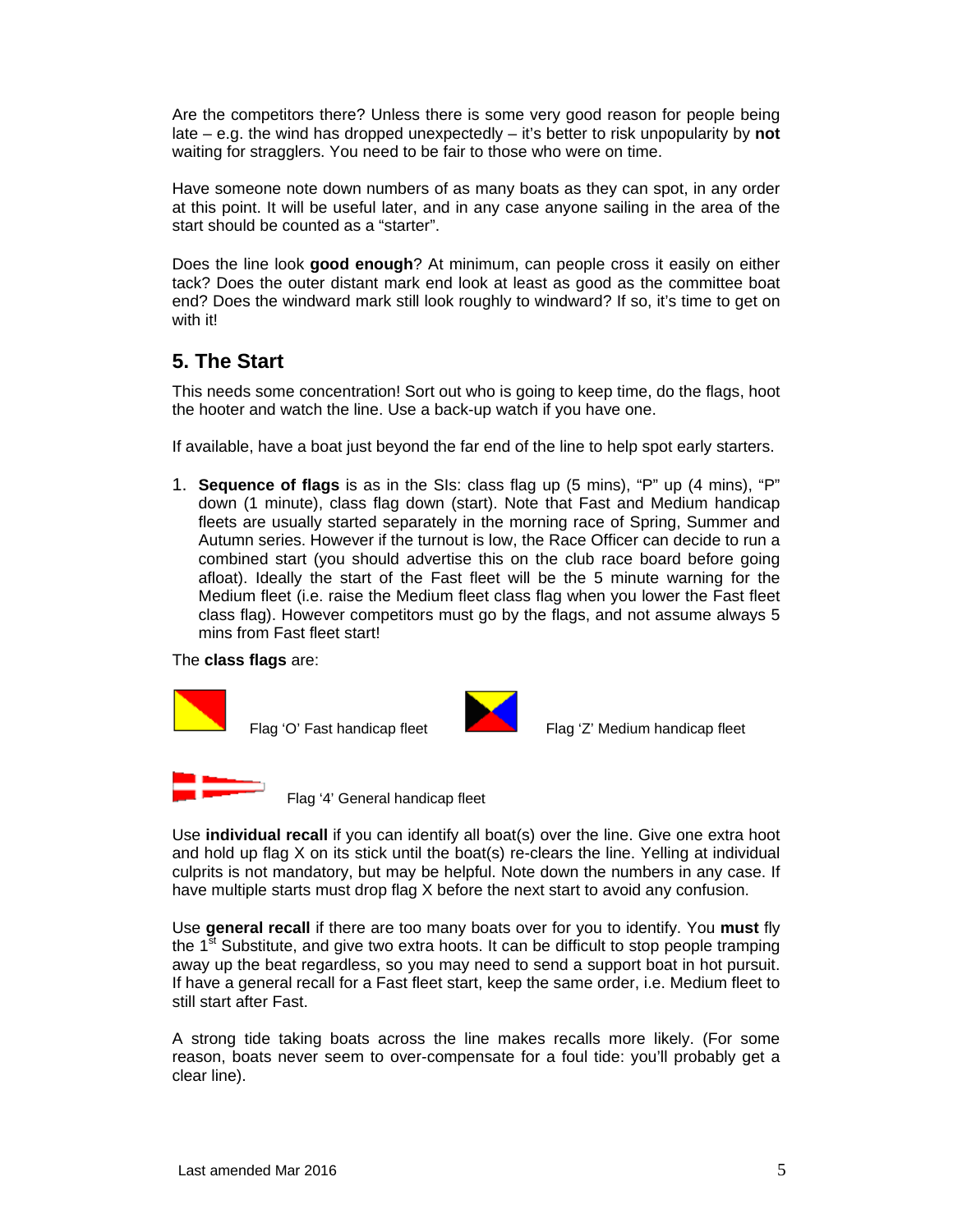Using the **black flag** on the next start usually sorts things out. In theory you *can* use the black flag at the 4-minute preparatory signal, as well as or instead of "P". Or you can hoist it separately beforehand – this gives it maximum prominence, it may be best to "hoist early, and keep it flying".

The other main reason for needing to recall is a poorly-set line, with everyone trying to crowd in at one end. If the start looks as though it's descending into more chaos than usual, you can abort it at any time. Simply give two sound signals and hoist the postponement. That can be better than an "inevitable" general recall.

Finally, don't forget to write down the actual time the race started.

# **6. After the Start**

### **Keeping Track of the race**

Boats go at very different speeds, and soon start lapping each other. This can be more confusing than you'd expect.

The easy answer is to write down a list of the boats in the order they first come through the gate. Then tick them off each time they come through again. So you can easily see – for example – that a cat is coming through for the fourth time, and that Solo only for the second. No need to time every lap, but it's worth taking times at least one lap before the intended finish, just in case something goes wrong later.

### **Finishing**

As at the start, organise who is doing what. It needs at least two – e.g. one person watching the line, calling boat numbers, giving hoots and then calling the time, someone else writing the results down and keeping a further eye on boats approaching.

Remember to hoist the blue flag to signify you are the finishing vessel.

**On "2-race" days for the Spring, Summer and Autumn series** the medium fleet boats (SSC club PY > 1000) should do **one lap less on the first race**. So unless you otherwise shorten the course:

- **Catamarans**, **Fireballs, Merlin Rockets, Phantoms** and **fast handicap boats** (e.g. 505, Osprey, RS400, etc.) will finish at the **fourth** time through the gate (excluding the start)
- **Lasers, Wayfarers** and **medium handicap boats** (e.g. Albacore, Megabyte, RS200, Solo, etc.) will finish at the **third** time through.

This does **not** apply to the PM, Easter Cup, Wednesday or Cooler series. These are general handicap races, with everyone doing the same course (**four laps as standard** unless shortened).

**If in doubt** as to whether a boat should be finishing take its time anyway but don't give a finishing hoot (so it doesn't mistakenly stop racing). Things can always be sorted out later provided you have the finish time.

### **When & how to shorten**

Technically, you can shorten at any mark, but you'll normally want to keep the finish at the gate. When there are two races, the leading monohulls should be finishing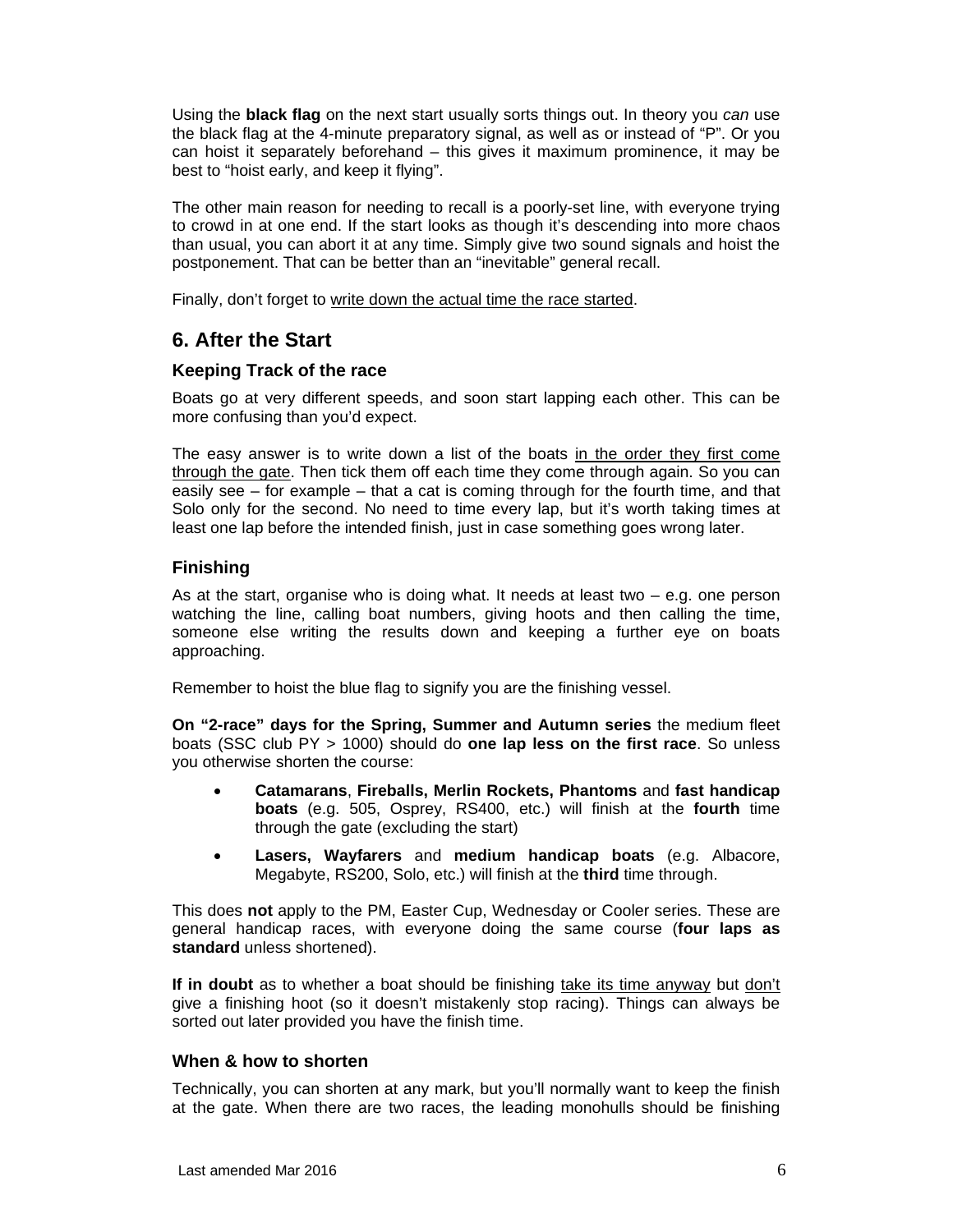after about 1 hour (time limit is 2 hours). On one-race days, say 80 minutes for the leaders.

Don't be afraid to shorten if the conditions deteriorate and/or it looks at though the support cover will struggle to cope. Better shortened than abandoned, and better abandoned than people getting into trouble.

# **7. River and Wednesday Races**

**River races** can be set pretty much how you like. Note new building has made the traditional course up to SYC unattractive unless the wind is straight up / down the river. There is usually better sailing to be had in the Eastern arm, below the lock gates (set any marks away to the side of the locks). But **be very sure to check for ship movements**, on the number given before – 01273 592366.

In most conditions, river courses seem to work best with a short leg up the river, then back round Soldiers' Point and toward the lock gates. Try to anticipate the tidal conditions – it can get horrid once the tide is really whooshing out around the point in light winds.

By default, start and finish is between the flagstaff at the top of the slip and the post with "bent over top" on the far side. You need to setup the orange transit mark to be in line on the beach. Alternatively you can start round the corner near the large tree for up river start.

**Wednesday evening races** have no set format, but it is important to set the right course for the conditions. If it's OK to go to sea, they usually start from the river line (top slipway across to bent pole). However at low tide be sure to place start line in deeper water by using a transit straight across from the white depth line on the far harbour wall (i.e. fly the flags up on the training wall itself). Use a suitable combination of the old sewer mark and the SYC East mark, laying an extra mark if desired to give better reaching. Unless the wind is good and tide is high it is best not to finish by the slipway (as boats will bunch up in the harbour mouth, and this can really spoil a good race!) In these conditions try finishing from the end of harbour arm, or on-board a support boat. It is often advisable for the Race Officer to walk upto the harbour anyway after the start to keep an eye on the boats and coordinate the race, e.g. shorten if starts getting dark.

Remember if turnout or conditions dictate, there should be 2 supports boat launched on Wednesdays. As with any other race, don't be scared to insist on more "volunteers" if you are short handed.

## **8. Working out & posting the results**

All being well, you will have a sheet recording the race name, date, actual start time (will have 2 start times for AM races) of the race, the finishing times of all finishers, and any others retired, disqualified, etc. You can cross-check any difficult-to-identify boats against the Sign-on sheet. **You now need to work out the handicap results – the club PC and website have an Excel based program for calculating results automatically. There is a User Guide within this, which is also posted on wall next to club PC. Alternatively refer to separate instructions for calculating results by hand (a Results template is available).** If you have any queries completing the results please ask Ross Jackson (Merlin Rocket), Martin Walker (Laser) or any Committee member for help.